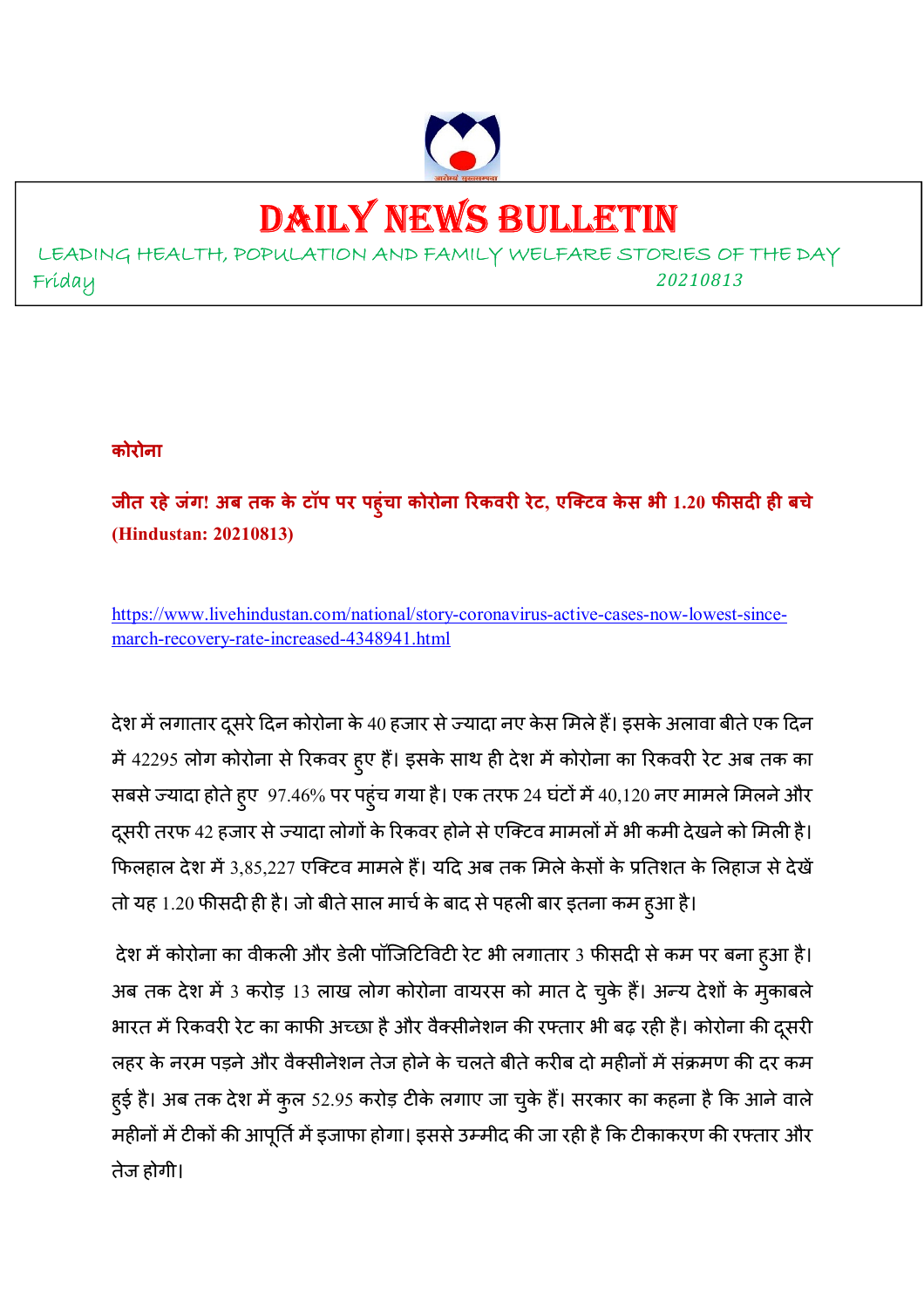कोरोना से बड़ी राहत उत्तर भारत के यूपी, मध्य प्रदेश, राजस्थान, बिहार, दिल्ली, हरियाणा, पंजाब जैसे राज्यों में मिली है। कभी यहां हजारों में केस मिल रहे थे, लेकिन नए केसों की संख्या सैकड़े तक ही सिमट गई है। हालांकि अब भी कर्नाटक, केरल और महाराष्ट्र जैसे राज्य चिंता की वजह बने हुए हैं। इसके अलावा अरुणाचल प्रदेश, मणिपुर और मिजोरम जैसे पूर्वोत्तर के छोटे राज्यों में भी नए केसों की रफ्तार अपेक्षाकृत ज्यादा है। बीते दिनों पीएम नरेंद्र मोदी ने इन राज्यों के मुख्यमंत्रियों से कोरोना संकट से निपटने को लेकर बात भी की थी।

# **वैसीन**

# **खुशखबर: अगलेमहनेआ रह &स ंगल डोज वाल (पूत\*नक लाइट वैसीन, जान,-कतनी होगी कमत (Hindustan: 20210813)**

https://www.livehindustan.com/national/story-sputnik-light-coiming-in-india-in-septembersingle-dose-vaccine-price-sputnik-ligh-rollout-next-month-4348932.html

भारत में चल रहे कोरोना टीकाकरण अभियान की गति में अगले महीने तेजी देखने को मिल सकती है। देश में ही बन रही सिंगल डोज वाली 'स्पूतनिक लाइट' सितबंर में लॉन्च हो सकती है। ऐसा इसलिए कहा जा रहा है क्योंकि पनेसिया बायोटेक ने हाल ही में भारत के ड्रग रेगुलेटर के सामने एक डॉजियर जमा किया है और टीके के आपातकालीन इस्तेमाल की मंजूरी मांगी है।

टाईम्स ऑफ इंडिया की एक खबर के मुताबिक इस वैक्सीन की कीमत लगभग 750 रुपये होगी और शुरुआत में यह सीमित मात्रा में ही उपलब्ध होगी। रूस में पहले ही सिंगल डोज वाले इस टीके को आपात इस्तेमाल की मंजूरी दे दी गई है। विश्लेषण में बताया गया है कि वैक्सीन 80 प्रतिशत असरदार है। पनेसिया और रशियन डायरेक्ट इनवेस्टमेंट फंड (RDIF) मिलकर इस वैक्सीन काृ**े** निर्माण में काम 0कया है।

# स्पूटनिक वी की सप्लाई भी होगी तेज

बता दें कि अभी तक दो डोज वाली स्पूतनिक का इस्तेमाल किया जा रहा था। हैदराबाद में मौजूद डॉ रेड्डीज लैब इस वैक्सीन को भारत में लाने की जिम्मेदारी है। सूत्रों के मुताबिक दो डोज वाली स्पूतनिक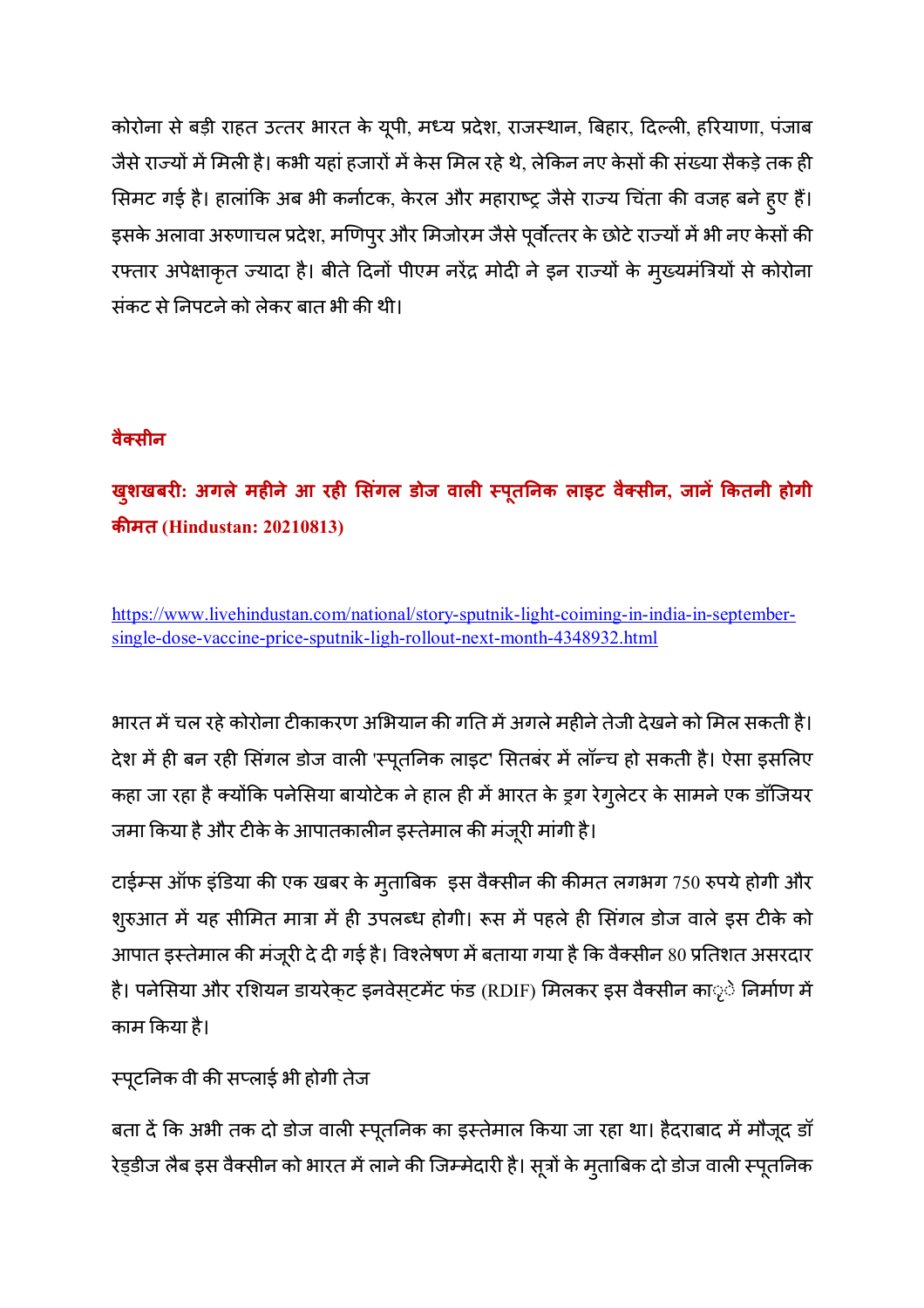वी की कमी इस महीने के अंत तक समाप्त हो सकती है। स्पूतनिक वी के फूल रोलआउट पर होल्ड लगा दिया गया था जिसके कारण इसमें देरी हो रही थी।

# रूस में मिली मंजूरी

रूस के गामालेया संस्थान दवारा विकसित और आरडीआईएफ दवारा समर्थित स्पुतनिक लाइट को मई में रूस ने आपातकालीन इस्तेमाल की मंजूरी दे दी थी। आरडीआईएफ ने अपने एक बयान में कहा गया है कि रूस में किए परीक्षण के विश्लेषण किए गए आंकड़ों के मुताबिक, स्पुतनिक लाइट लगभग 80% प्रभावशाली है। तीसरी लहर के खतरे को देखते हुए सिंगल डोज वाली यह वैक्सीन देश के लिए काफी लाभदायक पैदा हो सकती है।

# हर साल 10 करोड़ डोज

पनेसिया बायोटेक ने जुलाई में घोषणा की थी कि उसे स्पूतनिक वी वैक्सीन बनाने का लाइसेंस मिल चुका है और हिमाचल प्रदेश के बद्दी प्लांट में बनाई गई वैक्सीन क्वालिटी चेंकिंग को पार कर चुके हैं। सेंट्रल इग लैबोरेटरी ने भी वैकसीन पर सहमती दे दी है। बता दें कि पनेसिया हर साल वैक्सीन की  $10$ करोड़ डोज बनाएगी जिसे डॉ रेडडीज भारत में लगाएगी।

बता दें कि स्वास्थ्य मंत्रालय के तहत एक विशेषज्ञ पैनल ने डॉ रेड़डीज को भारत में वैक्सीन की मंजूरी के लिए रूसी सुरक्षा डेटा जमा करने की अनुमति दे दी थी क्योंकि स्पूतनिक लाइट स्पूतनिक वी का ही पहला डोज है।

# **US health regulators have authorized extra Covid vaccines for those with weak immune systems (The Indian Express: 20210813)**

https://indianexpress.com/article/world/us-health-regulators-have-authorized-extra-covidvaccines-for-those-with-weak-immune-systems-7451649/

There's little data on how well a third dose works, and if it causes any safety problems such as an increased risk of organ rejection.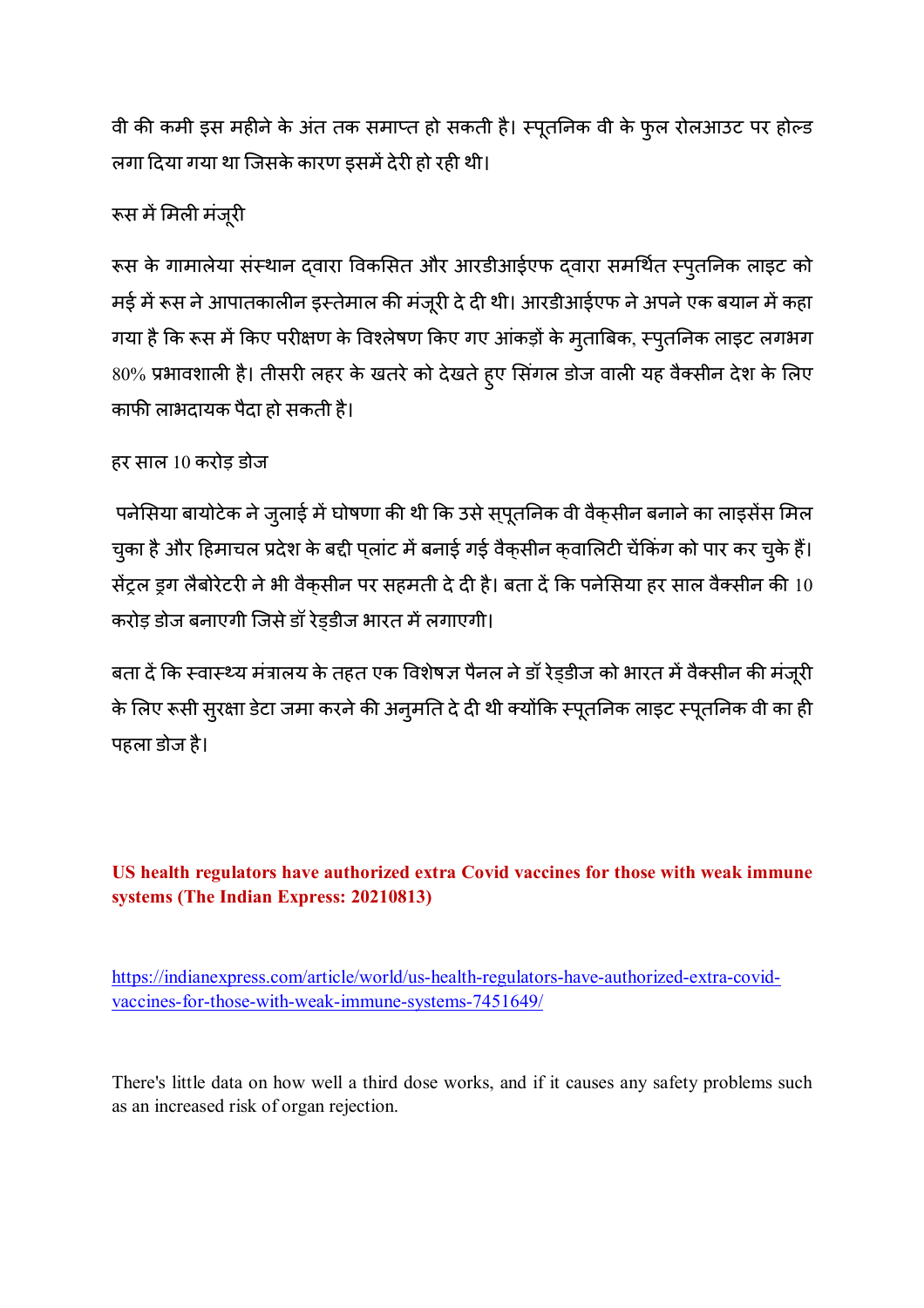The Centers for Disease Control and Prevention (CDC) is expected to formally recommend the extra shots for certain immune-compromised groups after a meeting of its outside advisers.

US regulators on Thursday said transplant recipients and others with severely weakened immune systems can get an extra dose of the Pfizer or Moderna Covid-19 vaccines to better protect them as the delta variant continues to surge.

The late-night announcement by the Food and Drug Administration (FDA) applies to several million Americans who are especially vulnerable because of organ transplants, certain cancers or other disorders. Several other countries, including France and Israel, have similar recommendations.

It's harder for vaccines to rev up an immune system suppressed by certain medications and diseases, so those patients don't always get the same protection as otherwise healthy people; and small studies suggest for at least some, an extra dose may be the solution.

"Today's action allows doctors to boost immunity in certain immunocompromised individuals who need extra protection from COVID-19," Dr Janet Woodcock, the FDA's acting commissioner, said in a statement.

The FDA determined that transplant recipients and others with a similar level of compromised immunity can receive a third dose of the vaccines from Pfizer and Moderna at least 28 days after getting their second shot. The FDA made no mention of immunecompromised patients who received the single-dose Johnson & Johnson vaccine.

The announcement comes as the extra-contagious delta version of the coronavirus surges through much of the country, pushing new cases, hospitalizations and deaths to heights not seen since last winter.

Importantly, the FDA's decision only applies to this high-risk group, estimated to be no more than 3 per cent of US adults. It's not an opening for booster doses for the general population.

Instead, health authorities consider the extra dose part of the initial prescription for the immune-compromised. For example, France since April has encouraged that such patients get a third dose four weeks after their regular second shot. Israel and Germany also recently began recommending a third dose of two-dose vaccines.

Separately, US health officials are continuing to closely monitor if and when average people's immunity wanes enough to require boosters for everyone — but for now, the vaccines continue to offer robust protection for the general population.

The Centers for Disease Control and Prevention (CDC) is expected to formally recommend the extra shots for certain immune-compromised groups after a meeting Friday of its outside advisers.

Transplant recipients and others with suppressed immune systems know they're at more risk than the average American and some have been seeking out extra doses on their own, even if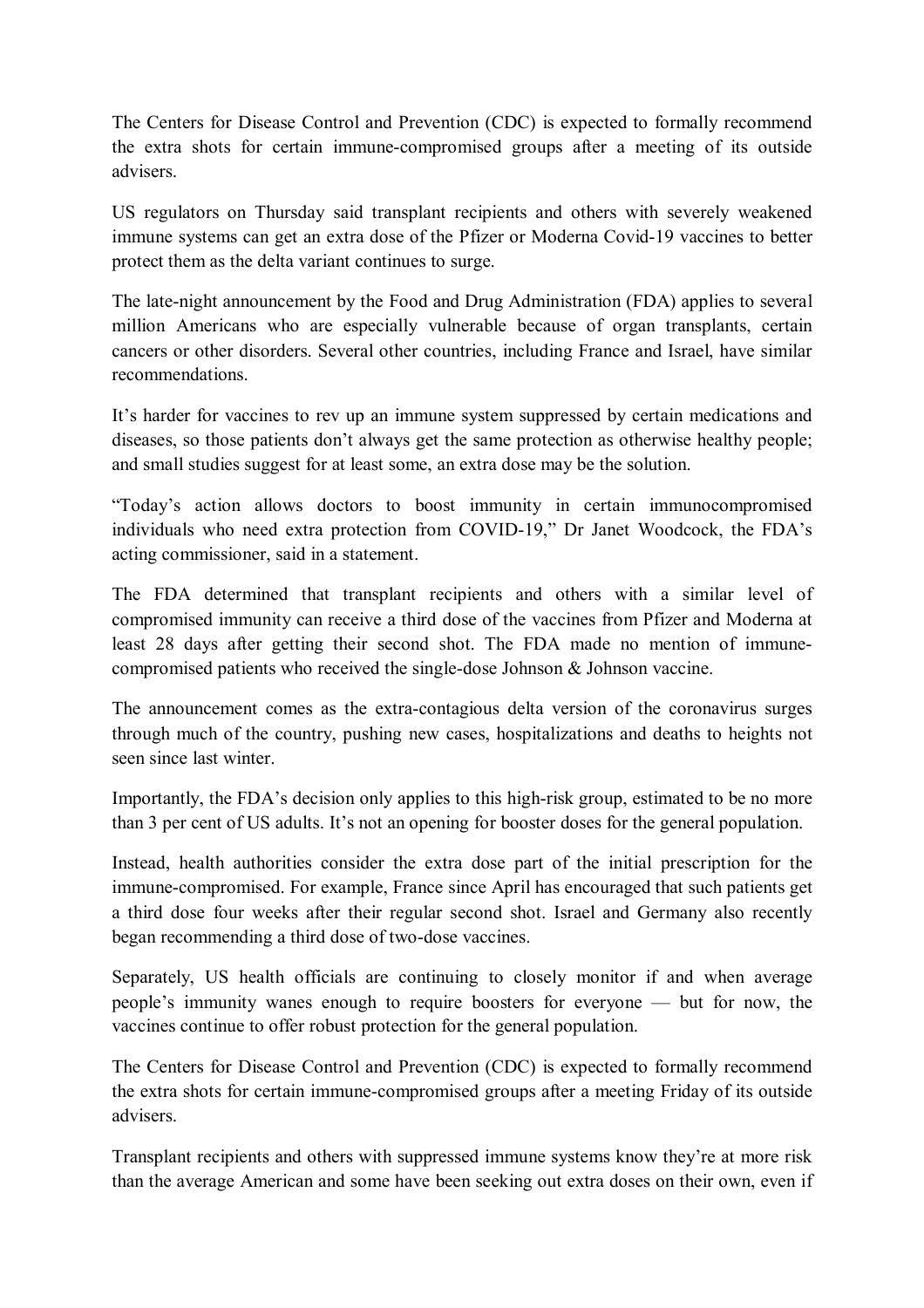it means lying about their vaccination status. The change means now the high-risk groups can more easily get another shot, but experts caution it's not yet clear exactly who should.

"This is all going to be very personalized," cautioned Dr Dorry Segev, a transplant surgeon at Johns Hopkins University who is running a major National Institutes of Health study of extra shots for organ recipients. For some people, a third dose "increases their immune response. Yet for some people, it does not seem to. We don't quite know who's who yet."

One recent study of more than 650 transplant recipients found just over half harboured virusfighting antibodies after two doses of the Pfizer or Moderna vaccines, although generally less than in otherwise healthy vaccinated people. Another study of people with rheumatoid arthritis and similar autoimmune diseases found only those who use particular medications have very poor vaccine responses.

There's little data on how well a third dose works, and if it causes any safety problems such as an increased risk of organ rejection. Wednesday, Canadian researchers reported that transplant recipients were more likely to have high levels of antibodies if they got a third dose than those given a dummy shot for comparison. Other small studies have similarly found that some transplant recipients respond to a third dose while others still lack enough protection.

#### **Good news! A study found that an extra Covid-19 jab can help protect transplant patients (Hindustan Times: 20210813)**

https://www.healthshots.com/health-news/good-news-a-study-found-that-an-extra-covid-19 jab-can-help-protect-transplant-patients/

The study, published in the New England Journal of Medicine, was small but it's the most rigorous type of third-dose testing so far for people who have got an organ transplant.

A third dose of Moderna's Covid-19 vaccine substantially improved protection for organ transplant recipients whose weak immune systems don't always rev up enough with the standard two shots, Canadian researchers reported Wednesday.

The study, published in the New England Journal of Medicine, was small but it's the most rigorous type of third-dose testing so far for this vulnerable group.

Here's what the study has to say

Moderna and similar vaccines provide robust protection for most people, even as the highly contagious delta variant is surging. But millions with suppressed immune systems because of transplants, cancer or other disorders don't always get that benefit. There's limited evidence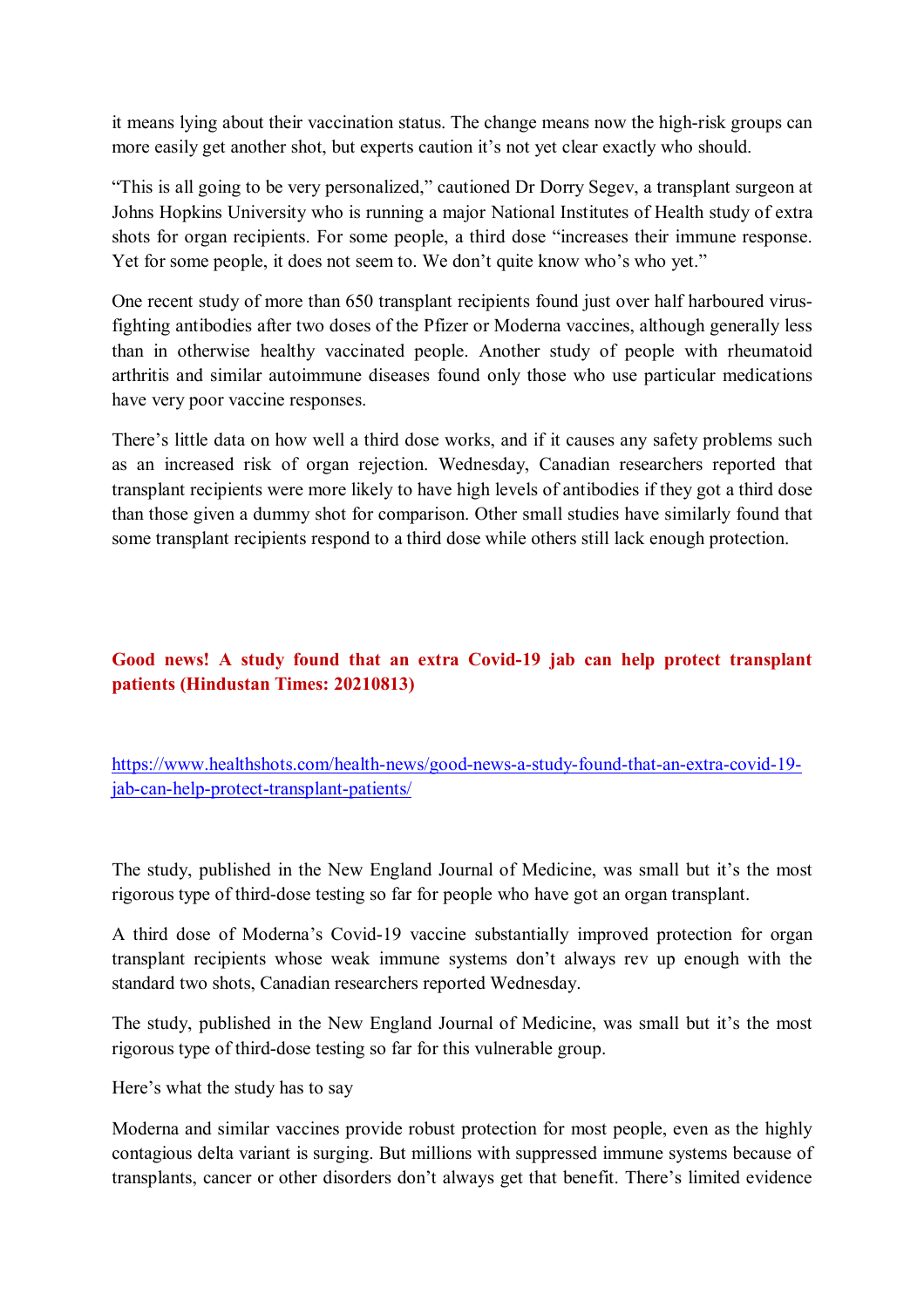that an extra dose helps some of them, something France and Israel already recommend and the U.S. is considering.

Researchers at Toronto's University Health Network enrolled 120 transplant recipients, and two months after their second Moderna shot, gave half a real third dose and the rest a dummy shot.

Soon after, 55% of the third-dose recipients had a high level of virus-fighting antibodies in their blood, compared to 18% who only got two doses plus a placebo. Antibodies are only one of the body's defenses; third-dose recipients also had more T cells that help prevent severe disease. Side effects were mild.

The findings offer "yet more evidence" that many transplant recipients could benefit from an extra dose, said Dr. Dorry Segev, a Johns Hopkins University transplant surgeon who wasn't involved with the new research. But it's important to check patients' antibody levels before offering another shot, as some study participants had pretty good immune responses to regular vaccination, added Segev, who is leading a U.S. study of extra shots in unprotected transplant recipients.

#### **मान&सक रोग**

# **कोरोना सेजंग म,मान&सक रोग बढ़े, इलाज म,बीमा कवर का उठा सकतेह1फायदा, 20 करोड़ भारतीय जूझ रहेह1मान&सक तनाव से (Hindustan: 20210813)**

https://www.livehindustan.com/business/story-mental-diseases-increase-in-fight-with-coronacan-take-advantage-of-insurance-cover-in-treatment-200-million-indians-are-struggling-withmental-stress-4348634.html

कोविड-19 से पूरा देश लड़ाई लड़ रहा है और इसी बीच आर्थिक गतिविधियों पर भी काफी असर पड़ा है। आर्थिक गतिविधियों पर पड़े असर ने कई लोगों की नौकरी ले ली है जिससे लोगों के बीच मानसिक अवसाद (डिप्रेशन) की बीमारी पैदा होने लगी है। लांसेट में छपी एक रिपोर्ट के मुताबिक लगभग 20 करोड़ भारतीय मानसिक तनाव से जूझ रहे हैं। ऐसे में मानसिक रोगों का कवर देने वाली बीमा पॉलिसी आपके लिए मददगार हो सकती है। बीमा नियामक इरडा के निर्देश के बाद कई कंपनियां इसका कवर दे रही हैं।

ओपीडी का कवर जरूर लें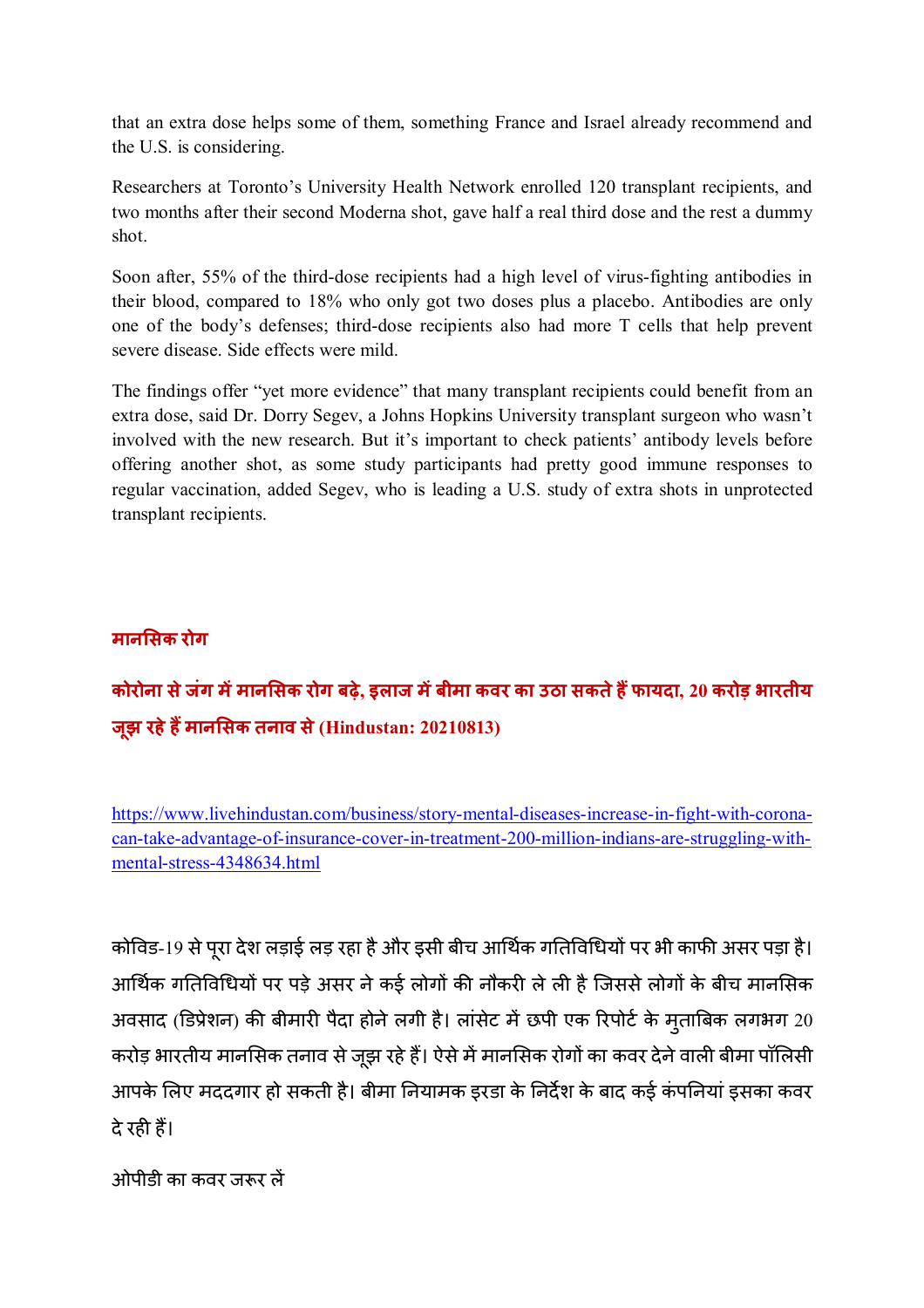मानसिक बीमारी के कवर वाली पॉलिसी लेने के पहले कई बातों की पड़ताल करें। विशेषज्ञों का कहना है कि मानसिक रोगों के इलाज में अस्पताल में भर्ती होने की नौबत कम आती है। ऐसे में बीमा पॉलिसी में बाहय रोगी विभाग (ओपीडी) में होने वाले इलाज के कवर वाली पॉलिसी जरूर लें। यह अधिक फायदेमंद होती है। वहीं विभन्न रोगों की वजह मानसिक अवसाद की स्थिति में कॉम्प्रहेंसिव बीमा पॉलिसी आपके लिए ज्यादा मददगार साबित हो सकती है।

# कब नहीं मिलता है कवर

बीमा कंपनियां कुछ मामलों में मानसिक बीमारी का कवर देने से इनकार कर सकती हैं। इरडा के दिशा-निर्देश के मुताबिक शराब या मादक पदार्थों के सेवन की वजह से मानसिक तनाव की स्थिति में बीमा कंपनियां मानसिक बीमारी का कवर नहीं दे सकती हैं। ऐसे में पॉलिसी लेने से पहले उसकी शर्तों की पड़ताल जरूर कर लें।

# क्या कहता है कानून

सात अप्रैल 2017 तक मानसिक बीमारी को इंश्योरेंस में कवर नहीं मिलता था। 2017 में मानसिक हेल्थकेयर कानून पारित हुआ जो सात जुलाई 2018 को अस्तित्व में आया। कानून की धारा 21(4) के मुताबिक हर इंश्योरेंस कंपनी अपने स्वास्थ्य बीमा में शारीरिक बीमारी की तरह मानसिक बीमारी के लिए इंश्योरेंस कवर की भी सुविधा देगी। इसके बाद साल 2018 के अगस्त में आईआरडीएआई सभी इंश्योरेंस कंपनी को कानून का पालन करने के निर्देश दिए। 30 सितंबर 2019 को आईआरडीएआई ने गाइडलाइंस जारी कि जिसमें मानसिक बीमारी, टेंशन, मनौवैज्ञानिक बीमारी, व्यावहारिक और दिमागी विकास संबंधी बीमारी को शामिल किया गया।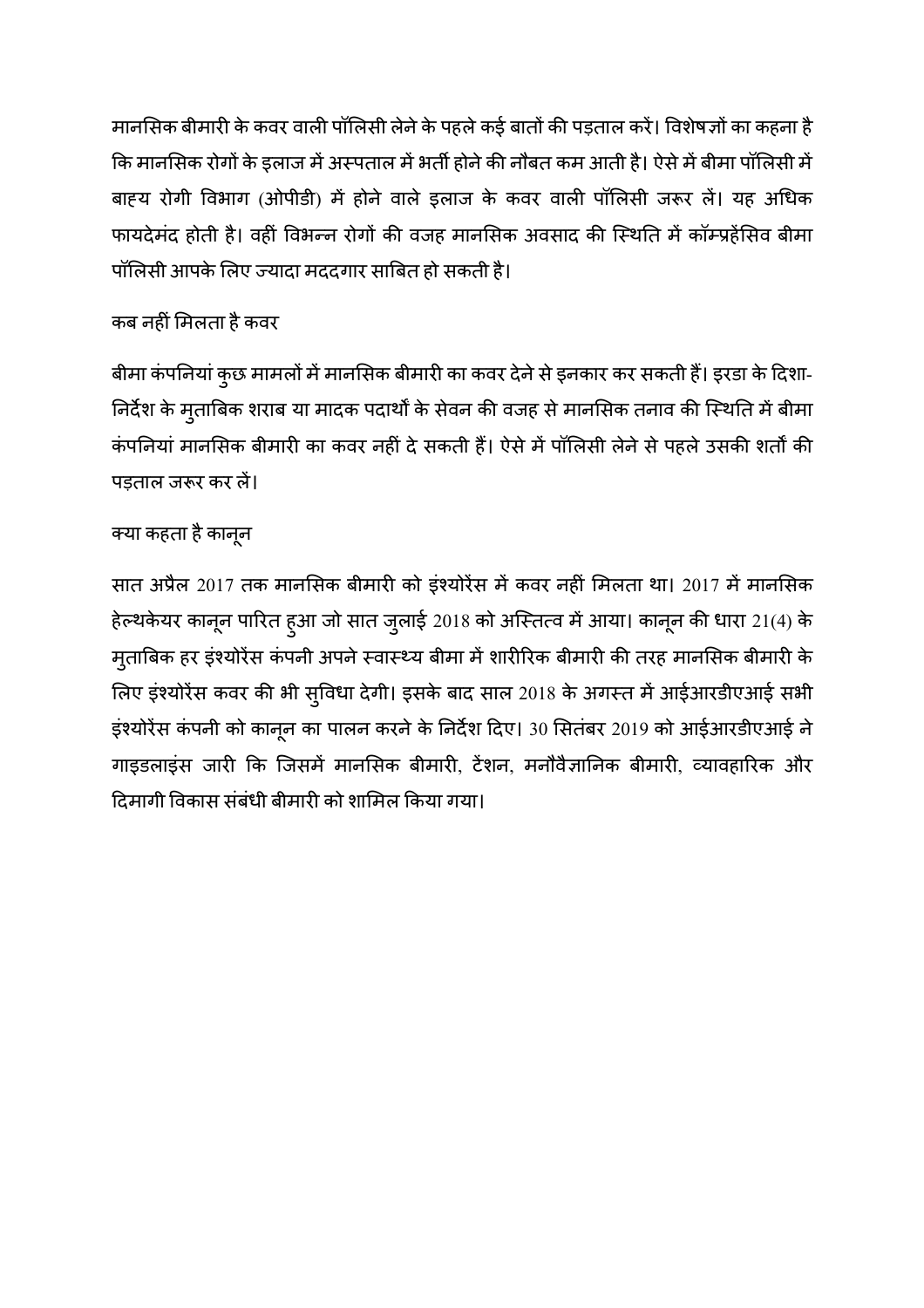#### **याददा5त**

#### **याददा5त कमजोर होनेके इन सामा6य कारण8 को इ9नोर न कर, (Hindustan: 20210813)**

https://www.livehindustan.com/lifestyle/story-dimag-kyun-hota-hai-kamzor-in-hindi-mainreasons-of-memory-loss-4348832.html

कभी-कभी चीजों को भूल जाना या कोई बात याद ना आ पाना आम बात है लेकिन जब भूलना आपकी आदत बनने लग जाए, तो समझ लें कि आपकी याददाश्त कमजोर हो रही है। वैसे तो मेमोरी लॉस के कई कारण हो सकते हैं, जिनमें से एक बड़ा कारण है बढ़ती उम्र का असर होना लेकिन अगर बहुत कम उम्र में ही आप चीजें अक्सर भूलने लगे हैं, तो आपको मेमोरी लॉस का कारण जानकर इस समस्या पर काम करना शुरू करना चाहिए-

#### मेमोरी लॉस के कारण-

-खराब याद्दाश्त कई तरह से प्रभावित करती है। इसकी वजह स्वस्थ भोजन की कमी भी हो सकती है। दिमाग के लिए ज्यादा भारी खाना या ज्यादा शर्करा अच्छी नहीं होती है। उसमें भी अगर खूब मसालेदार भोजन या तली चीजें ज्यादा खा रहे हैं तो इससे याद्दाश्त पर असर पड़ेगा।

-रोजाना के खानपान में विटामिन बी 1 और बी 2 की कमी दिमाग की सेहत पर असर डालती है। वैसे तो उम्र भी इसकी एक वजह हो सकती है, लेकिन जरूरी नहीं है कि बढ़ती उम्र के साथ भूलने की बीमारी हो ही या याद्दाश्त कमजोर हो जाए। दिमाग की कोशिकाएं ही मेमोरी के लिए जिम्मेदार होती हैं। इसके उम्र के साथ कमजोर होने से यह स्थिति पैदा होती है। ज्यादा दवाइयों का सेवन या इग्स जैसी चीजों का ज्यादा इस्तेमाल यह स्थिति पैदा कर सकता है।

-स्ट्रेस भी मेमोरी लॉस का मुख्य कारण है। नींद भी इसमें महत्वपूर्ण भूमिका निभाती है। नींद की कमी से भूलने की बीमारी हो सकती है। कई बार सिर पर गहरी चोट भी कम याद्दाश्त की वजह हो सकती है।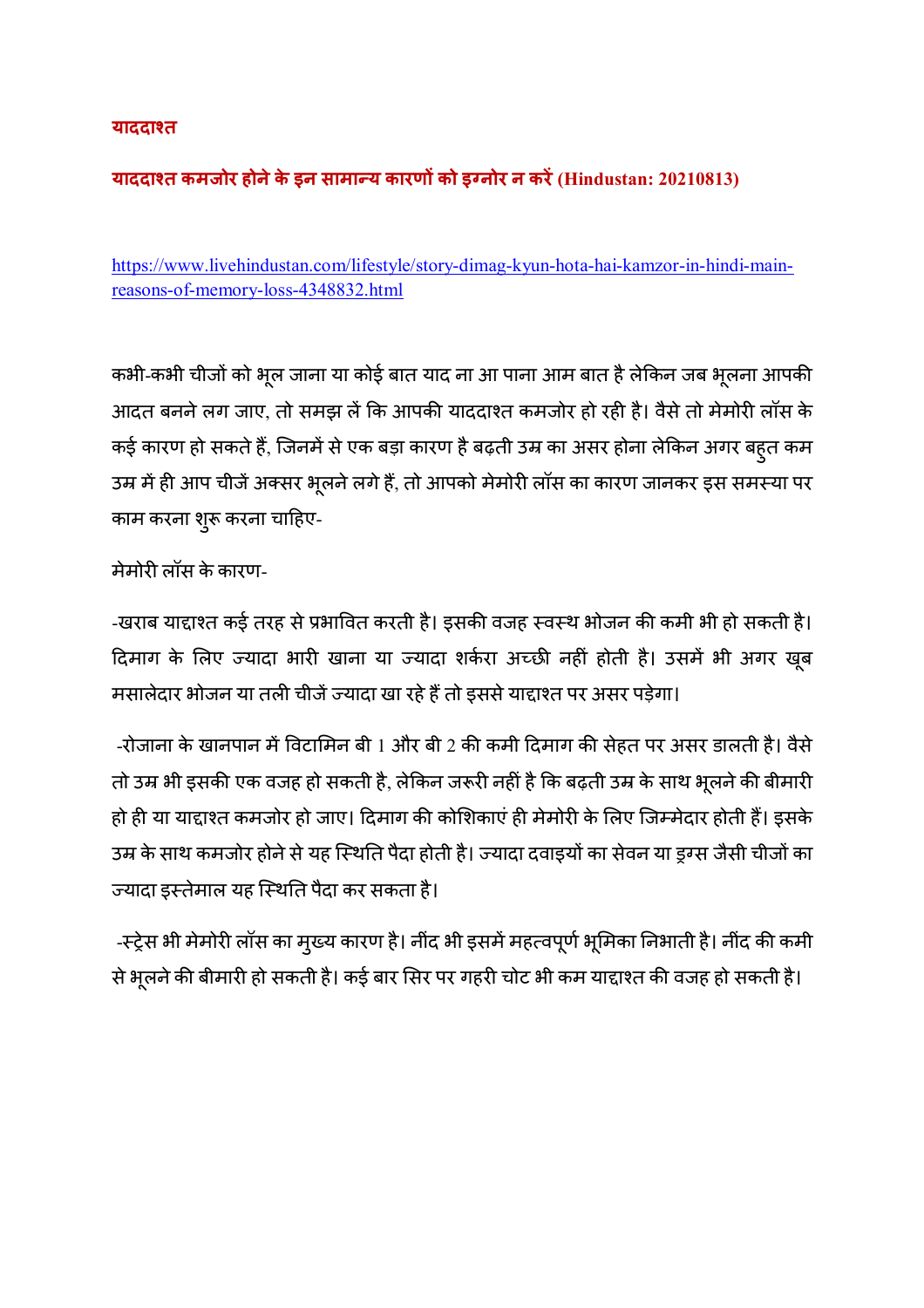#### **अंग दान**

### **जान,कौन अंग दान कर सकता हैऔर कौन नहं? (Hindustan: 20210813)**

https://www.jagran.com/lifestyle/health-world-organ-donation-day-2021-know-who-can-andwho-cannot-donate-organs-21924688.html

World Organ Donation Day 2021 अगर ज़्यादा से ज़्यादा लोग अंग दाता बनेंगे तो अंग खराब होने के कारण अपनी जान गंवाने वाले कई लोगों को बचाया जा सकता है। हर साल 13 अगस्त को विश्व अंग दान दवस (World Organ Donation Day) मनाया जाता है।

नई दिल्ली, लाइफस्टाइल डेस्क। World Organ Donation Day 2021: दुनियाभर में ऐसे हज़ारों लोग हैं जिन्हें दिल, लिवर, किडनी, आंखें, फेफड़े, पैनक्रियाज़ आदि जैसे महत्वपूर्ण अंगों की सख्त जरूरत है। इनमें से कुछ ही लोगों को समय पर अंग मिल पाता है। जीवन रक्षक अंगों की कम आपूर्ति की पीछे जिसको लेकर जागरूकता की कमी एक बड़ा कारण है। इसलिए, विश्व अंग दान दिवस का उद्देश्य अधिक से अधिक लोगों को पंजीकृत अंग दाता बनने के लिए प्रोत्साहित करना और निधन के बाद पर अपने स्वस्थ अंगों को दान करने का संकल्प लेना है। अगर ज़्यादा से ज़्यादा लोग अंग दाता बनेंगे, तो अंग खराब होने के कारण अपनी जान गंवाने वाले कई लोगों को बचाया जा सकता है।

हर साल 13 अगस्त को विश्व अंग दान दिवस (World Organ Donation Day) मनाया जाता है। वहीं, भारत राष्ट्रीय अंग दान दिवस 27 नवंबर को हर साल मनाता है।

क्या है अंग दान?

अधिकांश लोग अंग दाता बनने के लिए पंजीकरण करा सकते हैं, चाहे उनकी उम्र कुछ भी हो। अगर कोई व्यक्ति 18 वर्ष से कम आयु का है, तो उसे अंगदान करने के लिए माता-पिता या वयस्क अभिभावक की सहमति की आवश्यकता होती है।

अगर मृत्यु के बाद अंगदान के लिए पंजीकरण कराया जाता है, तो एक व्यक्ति का चिकित्सक मूल्यांकन किया जाता है ताकि मेडिकल टीम उनके स्वास्थ्य की जांच कर सके और कौन से अंग दान किए जा सकते हैं इसका फैसला कर सके। मृत्यु के बाद अंगदान के इस रूप को शवदान कहा जाता है।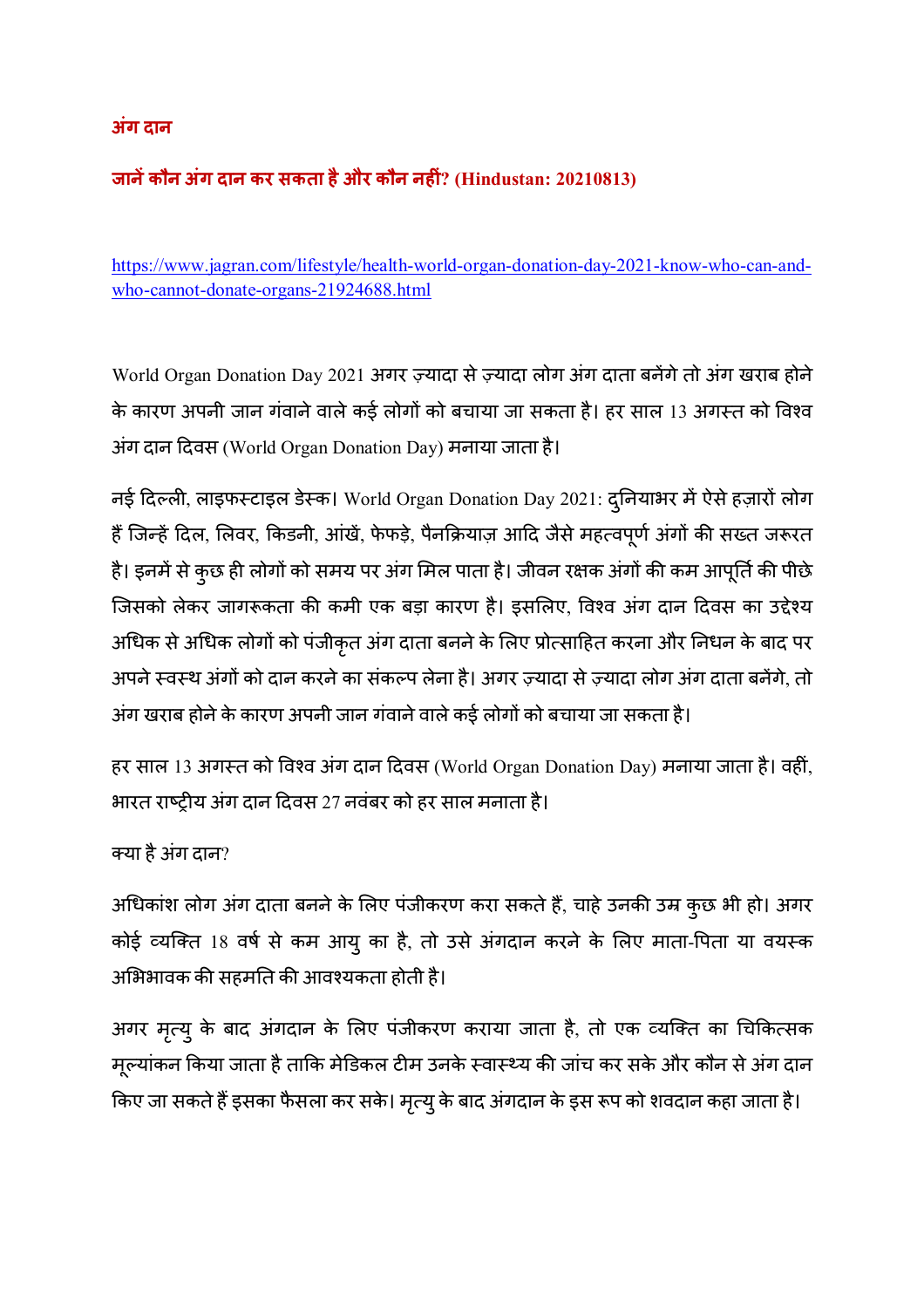अंगदान का दुसरा रूप तब होता है जब कोई व्यक्ति जीवित होता है। इस तरह का दान किडनी और लिवर जैसे कुछ अंगों तक ही सीमित है। किडनी मनुष्य के पास दो होती है, वो एक दान कर दूसरे पर जीवित रह सकता है। वहीं, लिवर दान के दौरान इस अंग का एक हिस्सा निकाला जाता है, जिसमें दौबारा बढ़ने की क्षमता होती है।

#### कौन अंग दान नहीं कर सकता?

एक व्यक्ति अंग दान तब नहीं कर पाएगा अगर वो कुछ बीमारियों से जूझ रहा हो। जो लोग HIV, कैंसर जैसे शरीर में तेज़ी से फैलने वाली बीमारी और ऐसे गंभीर संक्रमणों से जूझ रहे होते हैं, वे मौत के बाद अंग दान नहीं कर सकते। जीवित अंगदान में मधुमेह, किडनी या हृदय रोग, कैंसर और एचआईवी आदि से पीड़ित लोगों को बाहर रखा जा सकता है।

#### **Aging**

#### **International study investigates inequity in aging (Medical News Today: 20210813)**

https://www.medicalnewstoday.com/articles/international-study-investigates-inequity-inaging#Guidance-for-policies-and-programs

A novel study found that societies worldwide accommodate aging men more than they do aging women.

This research suggests that different gender roles and norms create different experiences in aging.

It analyzes and quantifies systemic biases in aging against women.

Women's longer life expectancy, increased risk of illness, and lower financial and physical security create unique needs between men and women in aging.

An August 2021 article in The Lancet: Healthy LongevityTrusted Source highlights differences between the sexes in societal roles and their impact on quality of life.

Sex and gender exist on spectrums. This article will use the terms "male," "female," or both to refer to sex assigned at birth. Click here to learn more.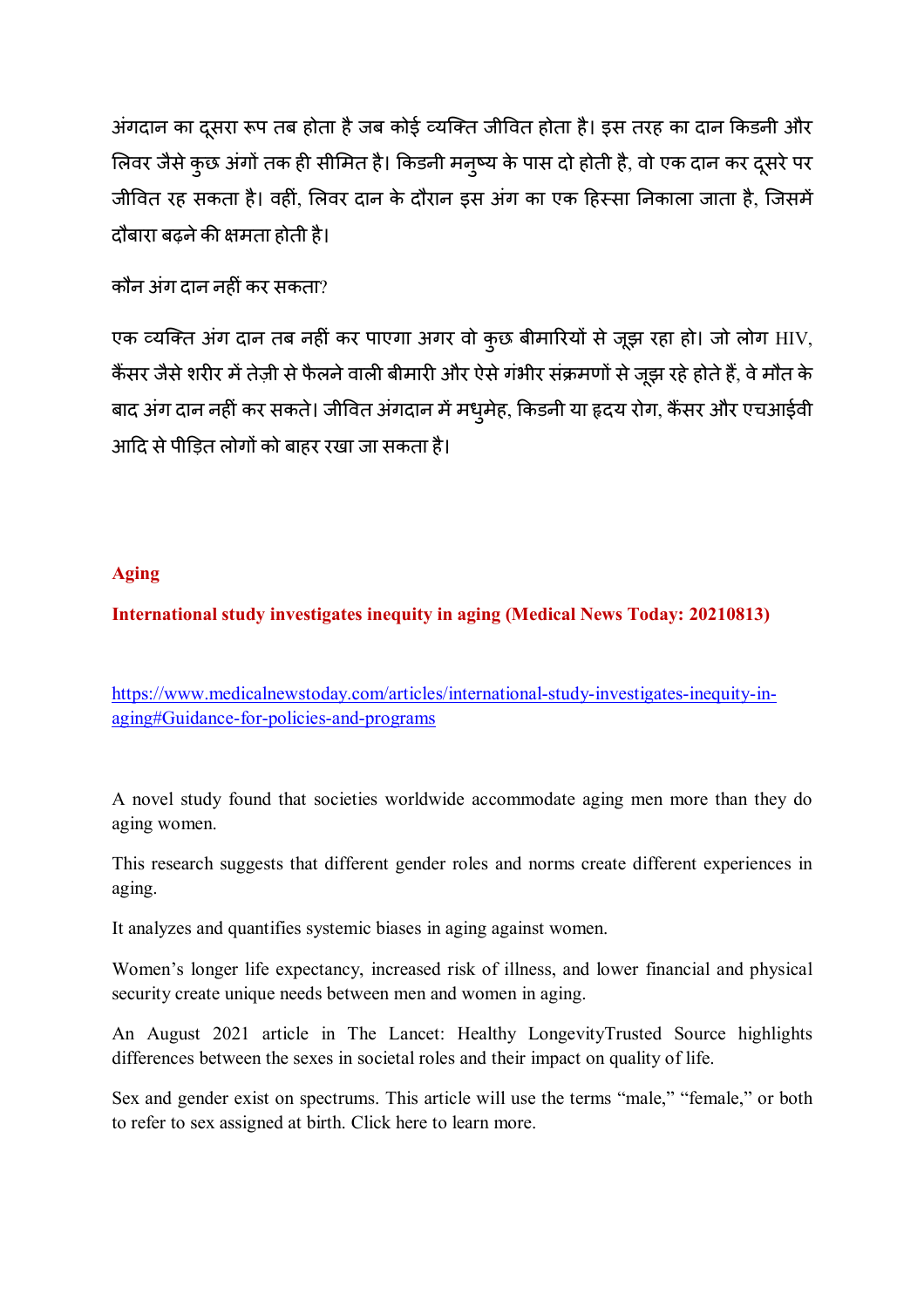The authors call it a "first step" in determining policy gaps regarding resource allocation for older people.

Cynthia Chen, Ph.D., is a Fellow at the University of Southern California Schaeffer Center in Los Angeles and an assistant professor of Health Economics in the Saw Swee Hock School of Public Health at the National University of Singapore.

As an expert in the economics of aging, she was the lead author of this study.

Domains of successful aging

Chen and fellow researchers created an "Aging Index" using information collected between 2015 and 2019. This data came from 18 member nations of the Organization for Economic Co-operation and Development (OECD).

The index measured five domains associated with successful aging societies: well-being, productivity and engagement, equity, cohesion, and security.

The team calculated the index and domain scores for men and women. They then compared the scores between sexes and nations.

High and low scorers

Northern European countries, the Netherlands, and Japan earned high overall scores for both sexes. Eastern and southern European countries had lower overall scores. The study cited a good overall index score as at least 66 for men and 55 for women.

The United States and the United Kingdom did not perform so well, achieving index scores no higher than 57 for men and 47 for women.

Despite achieving a good overall index score, the Netherlands demonstrated the widest gap between the scores for men and women. Other countries with wide disparities included Denmark, Austria, and Italy.

Although Ireland, Poland, and Spain did not achieve as good overall index scores, they demonstrated the smallest difference between men and women.

Men have the upper hand

The Aging Index shows that societal aging factors tilt in favor of older men in every participating country.

Older men are more likely to be more financially secure and less socially isolated than older women.

A UNECE (United Nations Economic Commission for Europe) Policy Brief on Ageing also notes that women are at risk of being "disproportionately disadvantaged by the consequences of population aging […] at the detriment of their own health, earnings, and savings, which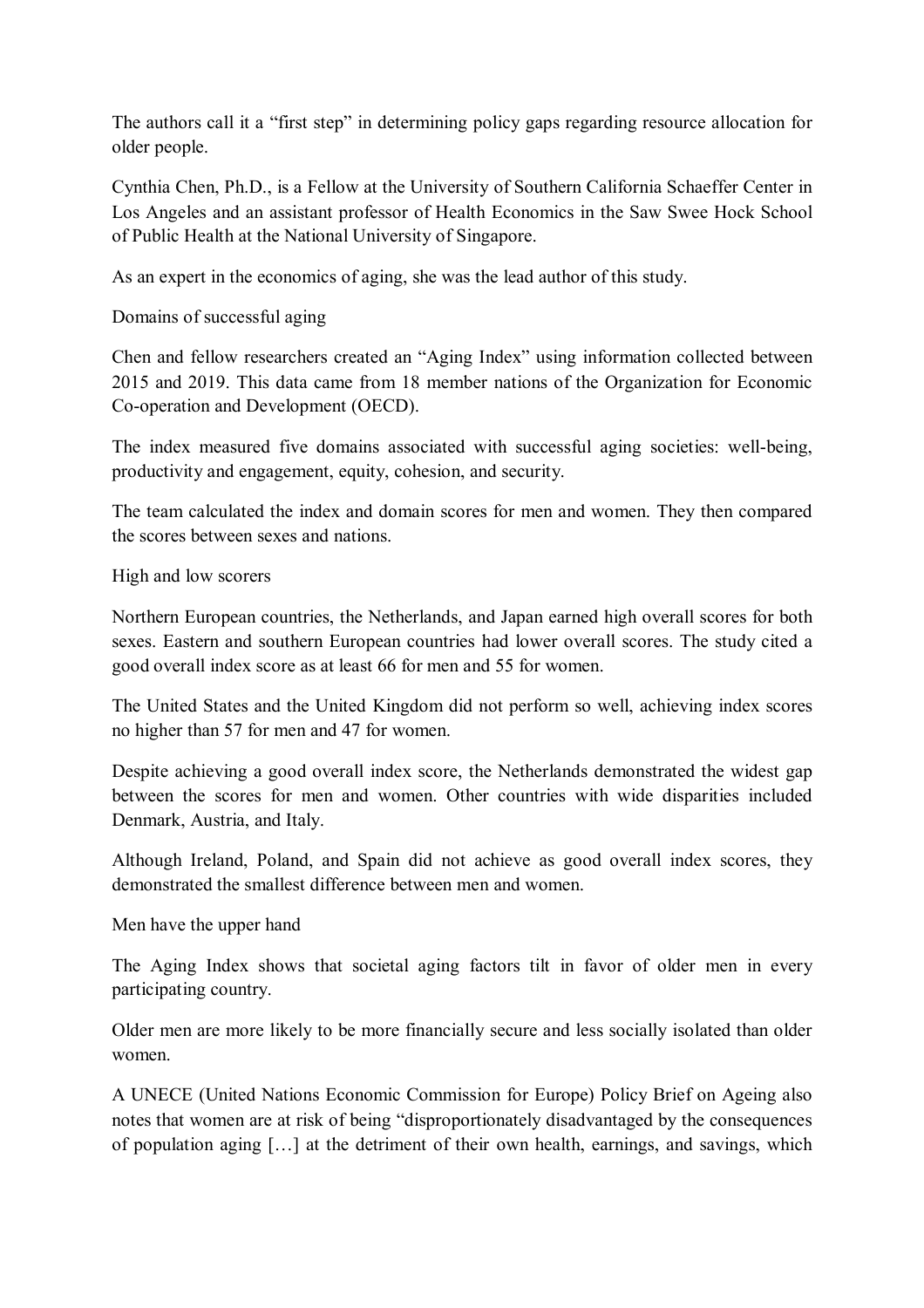can accumulate to a greater risk of poverty, social isolation and unmet care needs in their own advanced age."

Higher life expectancy offset by ill health

The average life expectancy for women in the OECD nations is over 3 years longer than for men.

The longevity differences could be due to lifestyle choices. Biology may play a role, too. In most mammalian species, females live longer than males.

However, this does not necessarily result in an advantage. As women get older, they face higher incidences of illness and less life satisfaction than men, according to the study.

We are falling short

Medical News Today interviewed Dr. Scott Kaiser, the Director of Geriatric Cognitive Health for the Pacific Neuroscience Institute at Providence Saint John's Health Center in Santa Monica, CA. He offered this assessment:

"What I think this brings into light is how we are falling short in terms of […] assuring a healthy, well, secure older age for our loved ones and for our future selves."

He has observed that the United States fares particularly poorly in supporting women with resources to age well.

Dr. Kaiser believes a social movement is needed to eliminate these inequities: "We should be up in arms…" Changes require the participation of individuals, families, doctors, and governmental institutions.

The study's limitations

The authors admit that, since the study is cross-sectional, it could not pinpoint trends over time. They look forward to performing a longitudinal analysis in the future to build on the current findings.

In some countries, comparable sex-specific data was not always available or was insufficient for some measures.

The authors also recognized that each country varies in its approach toward each domain:

"Although other experts might weigh the measures or domains differently compared with this group of experts, there is no generally accepted definition of what constitutes a successfully aging society."

Moreover, the results might not apply to the status of older people in low-income countries.

Guidance for policies and programs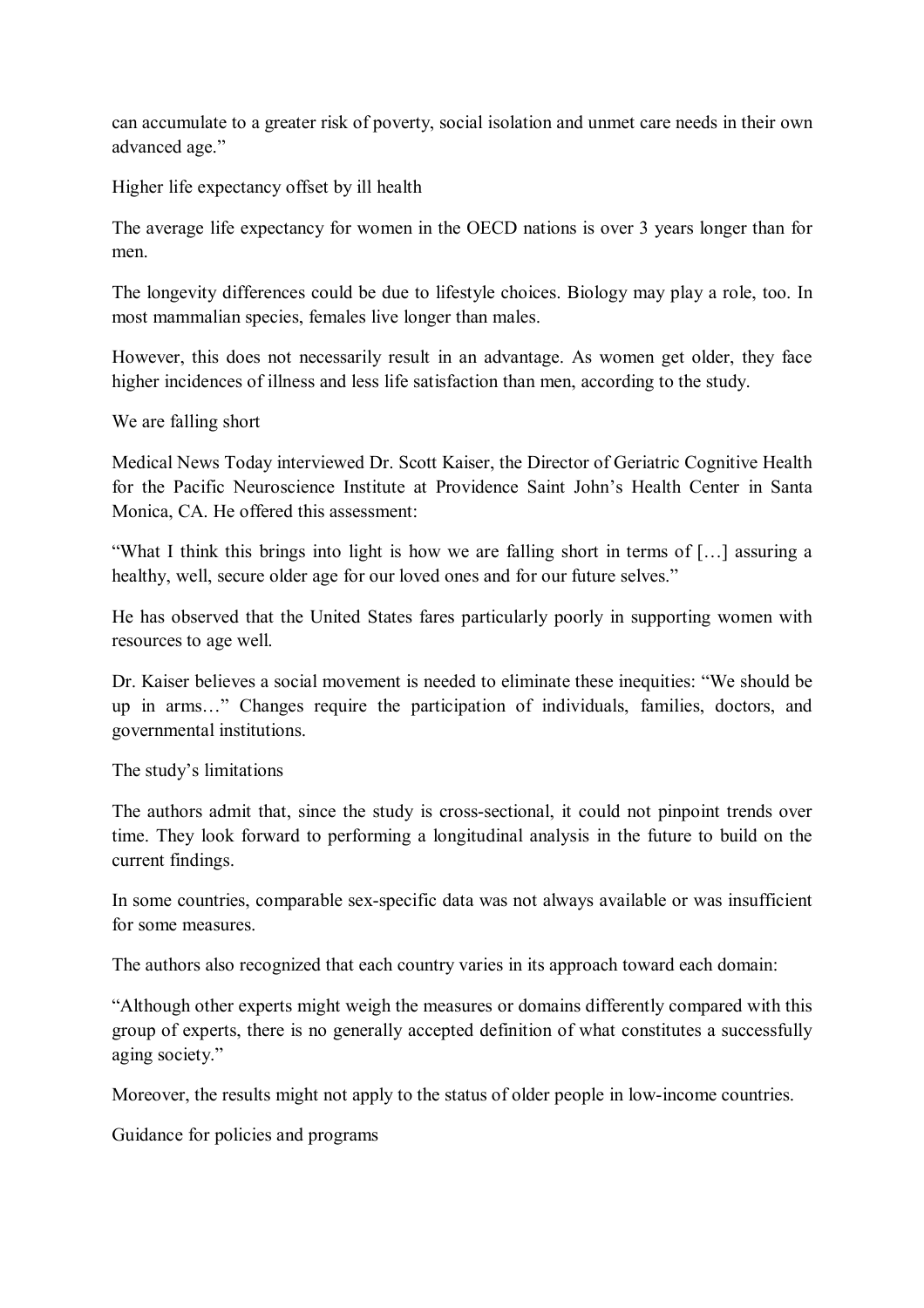The current study's results highlight the need for sex-specific considerations as societies design aging-related strategies.

Chen and her cohorts feel that governments should channel more funds toward healthcare for older women. They also suggest implementing minimum income standards and pensions to make senior care more affordable.

However, Dr. Kaiser feels that the U.S. spends too much on healthcare versus social services, especially compared with other nations:

"What we can do is change our mindset and decide, as a society, the extent to which we value older people and our commitment towards them […] We need to recognize that healthcare really only accounts for a small slice of what's going to yield a good result in terms of healthy aging across a population."

Dr. Kaiser also emphasized that aging issues affect everyone:

"Don't just think about [aging] as an old people vs. young people issue but think about it holistically across the lifespan [...] Everybody's aging every day of their lives. The things that we do throughout our life… impact the way we're going to age."

MNT also spoke with Margarita Alegria, Ph.D., a professor at the Departments of Medicine and Psychiatry at Harvard Medical School in Boston, MA.

Alegria, who is also Chief of the Disparities Research Unit in the Department of Medicine at Massachusetts General Hospita,explained that the findings "emphasize how societies can establish a hierarchy of valuing older men more than older women, placing a greater burden on older women's opportunity to remain healthy."

She explained that the study "also highlights that these differences can be attributed to domestic policies and institutional supports leading to disparities. Learning from the policies in countries that have eliminated or reduced that gender gap (for instance, Denmark, Sweden, Finland, Norway, the Netherlands, and Japan) can help ensure healthy aging across gender groups. The poor performance of the U.S. in terms of well-being for both men and women should raise alarms."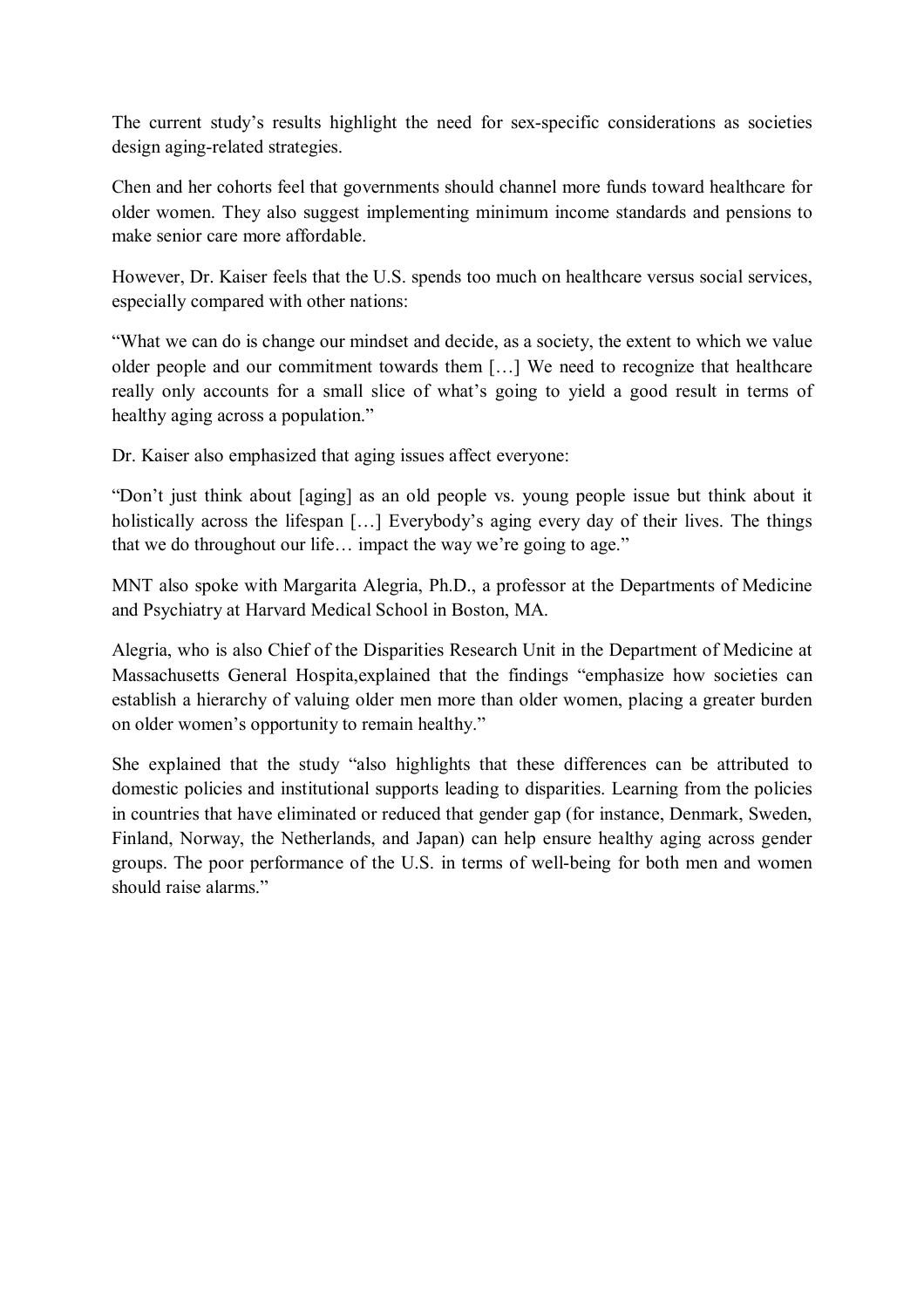#### **Brain Health**

#### **Brain Health Improves With Epilepsy Surgery (Medindia: 20210813)**

#### https://www.medindia.net/news/brain-health-improves-with-epilepsy-surgery-202741-1.htm

Overall brain health might be improved with epilepsy surgery as per a study at the University of Liverpool, published online in Neurology®, the medical journal of the American Academy of Neurology.

Epilepsy is a non-communicable neurological disorder, defined by the recurrence of seizures, due to bursts of electrical activity in the brain. Recurrent seizures often comprise of brief episodes of involuntary movement of a part of the body (partial) or the entire body (generalized) with/without loss of consciousness and control of bowel or bladder function.

One of the forms of epilepsy that shows resistance to drug treatment is refractory temporal lobe epilepsy (TLE), otherwise known as mesial temporal lobe epilepsy (mTLE).

'Scientists demonstrate that overall brain health might be improved with epilepsy surgery among patients with refractory temporal lobe epilepsy (TLE). This suggests that early epilepsy surgery in TLE is associated with reduced brain-predicted age.'

Efficacy of Epilepsy Surgery

Despite the evidence of the safety and efficacy of epilepsy surgery among these cases, many clinicians remain hesitant in referring patients for the surgery. The study team used advanced magnetic resonance imaging (MRI) techniques to analyze the effects of epilepsy surgery on brain health.

The team compared brain-predicted and chronological age differences in patients before and after surgery to healthy controls.

"MRI analysis of brain-predicted and chronological age difference (BrainAGE) is thought to provide a surrogate marker of overall brain health. We have shown that BrainAGE is greater in patients with refractory TLE by at least seven years compared to healthy controls and that this difference is reduced after epilepsy surgery. Our findings are in line with other work suggesting that earlier surgery may benefit patients with refractory TLE", says the Corresponding author of the study, Dr. Christophe de Bezenac.

Thus the study suggests that early epilepsy surgery in TLE is associated with reduced brainpredicted age.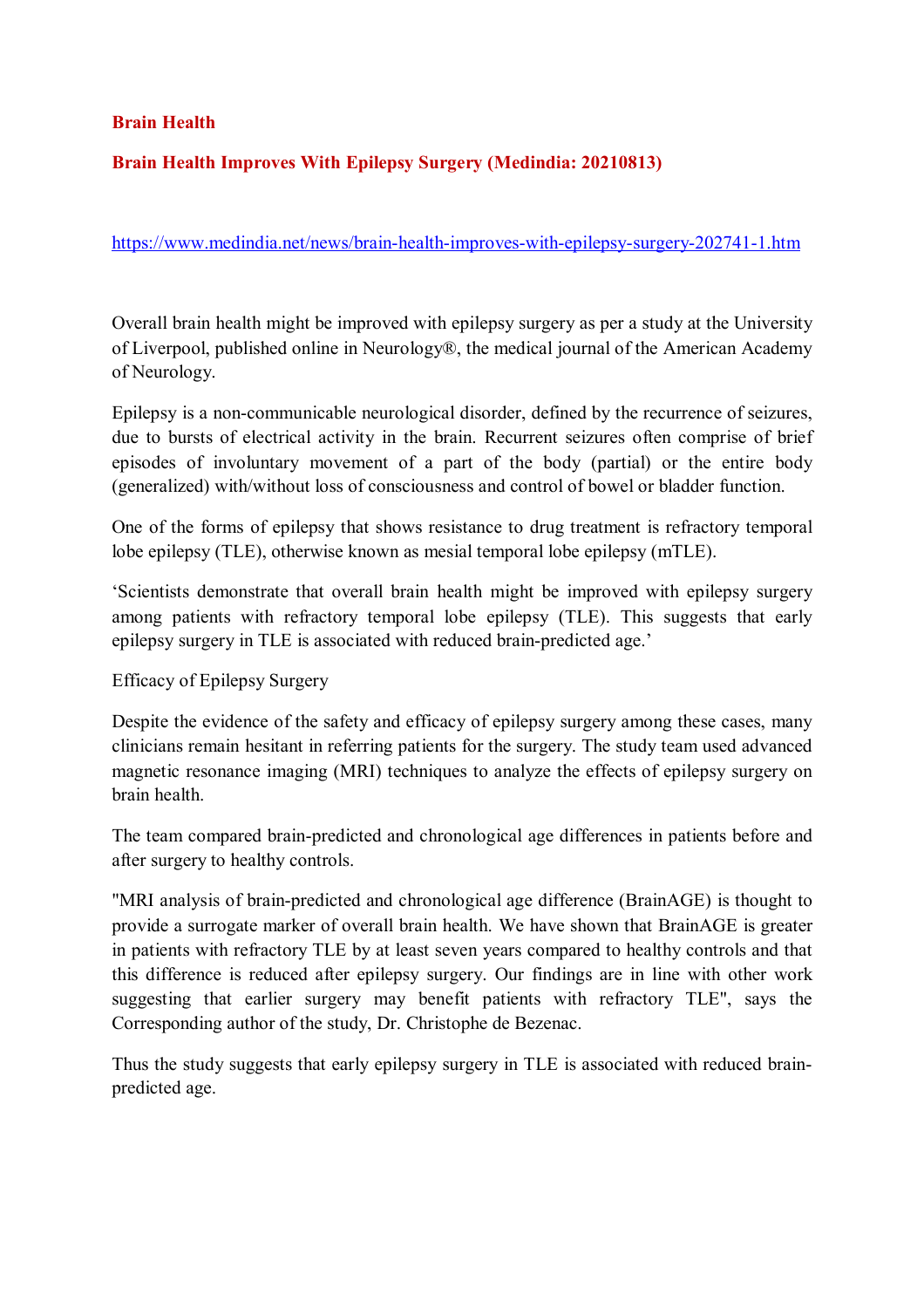# **<लाि(टक या धातुक बोतल का उपयोग**

**कांच के >गलास म,पानी पीनेसे&मलतेह1इतनेफायदे, सेहत के साथ सुर@Aत रहता हैपयाBवरण (Navbharat Times: 20210813)** 

https://navbharattimes.indiatimes.com/lifestyle/health/drinking-water-in-glass-bottles-ishealthiest-than-plastic-bottle-and-know-the-reason/articleshow/85273928.cms

अक्सर लोग प्लास्टिक की बोतल में पानी पीते हैं जो कि स्वस्थ्यवर्धक नहीं है। जानकार कांच की बोतल को सेहत के लिए अच्छा बताते हैं, जानिए क्यों?

हमारे संपूर्ण स्वास्थ्य के लिए पूरे दिन हमारे शरीर को हाइड्रेट रखना आवश्यक है, इसलिए पर्याप्त पानी बहुत जरूरी है। आखिर हमारे खून में 90 फीसदी पानी होता है। विशेषज्ञों का सुझाव है कि रोजाना कम से कम 6-8 गिलास पानी पीना चाहिए, इसकी कमी होने के कारण कई तरह की बीमारियों का जोखिम होता है।

ऐसे कई तरीके हैं जिनसे आप दिन भर में अधिक पानी पी सकते हैं और उनमें से एक है- पानी की बोतल को हमेशा संभाल कर रखना। लेकिन क्या आप जानते हैं कि आपकी पानी की बोतल की सामग्री भी आपके स्वास्थ्य को बदलने में महत्वपूर्ण भूमिका निभाती है? बाजार में तांबा, प्लास्टिक, धातु, कांच, पानी की बोतल की कई तरह की सामग्री बाजार में उपलब्ध है। आज हम आपको कांच की बोतल और कांच के गिलास में पानी पीने के फायदों के बारे में बता रहे हैं।

कांच की बोतलों में नहीं होता अवशिष्ट गंध, स्वाद

यदि आपने पहले कभी प्लास्टिक या धातु की बोतल का उपयोग किया है, तो आपने पानी के स्वाद में कुछ बदलाव महसूस हुआ होगा। यह आमतौर पर बोतल से अवशिष्ट स्वाद के कारण होता है। तमाम ऐसी पानी की बोतल आती हैं जिनमें हानिकारक रसायन होते हैं। लेकिन कांच की बोतलों में कोई रसायन नहीं होता है, साथ ही उनमें कोई गंध या स्वाद नहीं होता है। कांच की बोतल से पीने के दौरान दूषित पानी से मुक्त पीने का आश्वासन दें।

कांच की बोतल से ताजा और साफ पानी पाते हैं आप